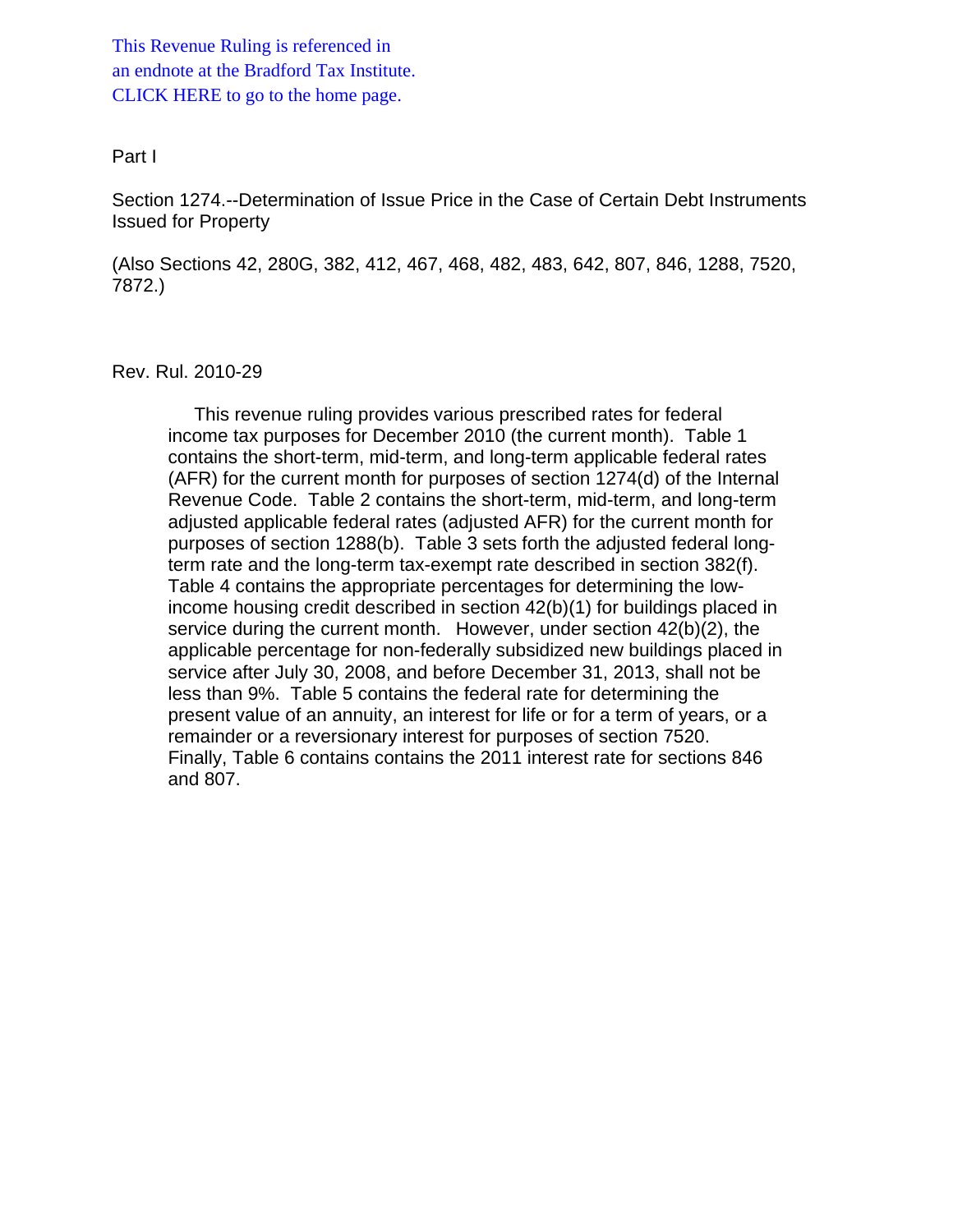## REV. RUL. 2010-29 TABLE 1

# Applicable Federal Rates (AFR) for December 2010

|                                                                        | <b>Period for Compounding</b>                      |                                                                 |                                                    |                                                    |  |  |
|------------------------------------------------------------------------|----------------------------------------------------|-----------------------------------------------------------------|----------------------------------------------------|----------------------------------------------------|--|--|
|                                                                        | Annual                                             | Semiannual                                                      | Quarterly                                          | <b>Monthly</b>                                     |  |  |
|                                                                        | Short-term                                         |                                                                 |                                                    |                                                    |  |  |
| <b>AFR</b><br>110% AFR<br>120% AFR<br>130% AFR                         | .32%<br>.35%<br>.38%<br>.42%                       | .32%<br>.35%<br>.38%<br>.42%                                    | .32%<br>.35%<br>.38%<br>.42%                       | .32%<br>.35%<br>.38%<br>.42%                       |  |  |
|                                                                        | Mid-term                                           |                                                                 |                                                    |                                                    |  |  |
| <b>AFR</b><br>110% AFR<br>120% AFR<br>130% AFR<br>150% AFR<br>175% AFR | 1.53%<br>1.68%<br>1.83%<br>1.99%<br>2.29%<br>2.68% | 1.52%<br>1.67%<br>1.82%<br>1.98%<br>2.28%<br>2.66%<br>Long-term | 1.52%<br>1.67%<br>1.82%<br>1.98%<br>2.27%<br>2.65% | 1.52%<br>1.66%<br>1.81%<br>1.97%<br>2.27%<br>2.65% |  |  |
| <b>AFR</b><br>110% AFR<br>120% AFR<br>130% AFR                         | 3.53%<br>3.89%<br>4.24%<br>4.60%                   | 3.50%<br>3.85%<br>4.20%<br>4.55%                                | 3.48%<br>3.83%<br>4.18%<br>4.52%                   | 3.47%<br>3.82%<br>4.16%<br>4.51%                   |  |  |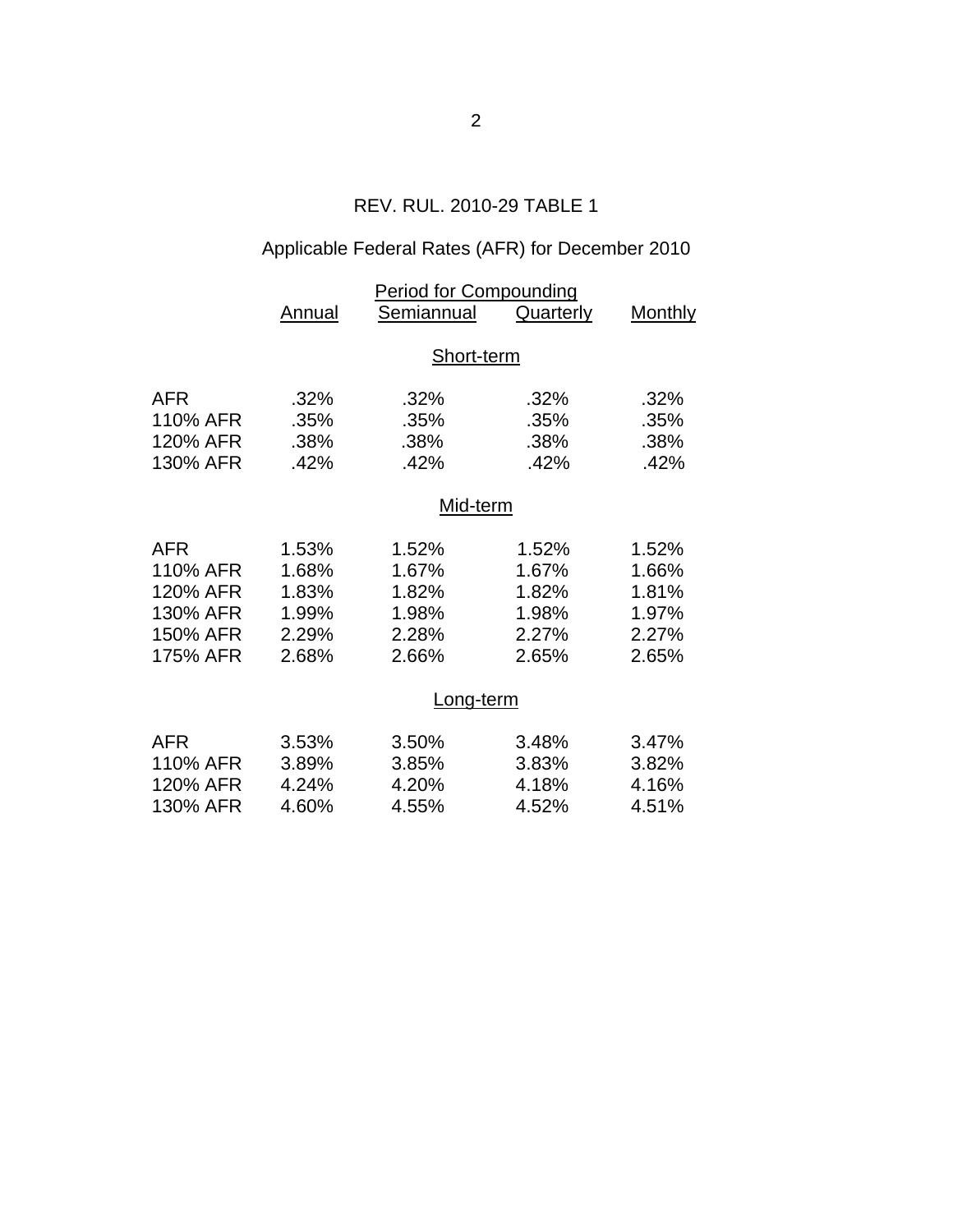## REV. RUL. 2010-29 TABLE 2 Adjusted AFR for December 2010

|                            | <b>Period for Compounding</b> |            |           |         |  |
|----------------------------|-------------------------------|------------|-----------|---------|--|
|                            | Annual                        | Semiannual | Quarterly | Monthly |  |
| Short-term<br>adjusted AFR | .49%                          | .49%       | .49%      | .49%    |  |
| Mid-term<br>adjusted AFR   | 1.63%                         | 1.62%      | 1.62%     | 1.61%   |  |
| Long-term<br>adjusted AFR  | 3.67%                         | 3.64%      | 3.62%     | 3.61%   |  |

# REV. RUL. 2010-29 TABLE 3

| Rates Under Section 382 for December 2010                                                                                                                                            |          |
|--------------------------------------------------------------------------------------------------------------------------------------------------------------------------------------|----------|
| Adjusted federal long-term rate for the current month                                                                                                                                | $3.67\%$ |
| Long-term tax-exempt rate for ownership changes during the<br>current month (the highest of the adjusted federal long-term<br>rates for the current month and the prior two months.) | $3.67\%$ |